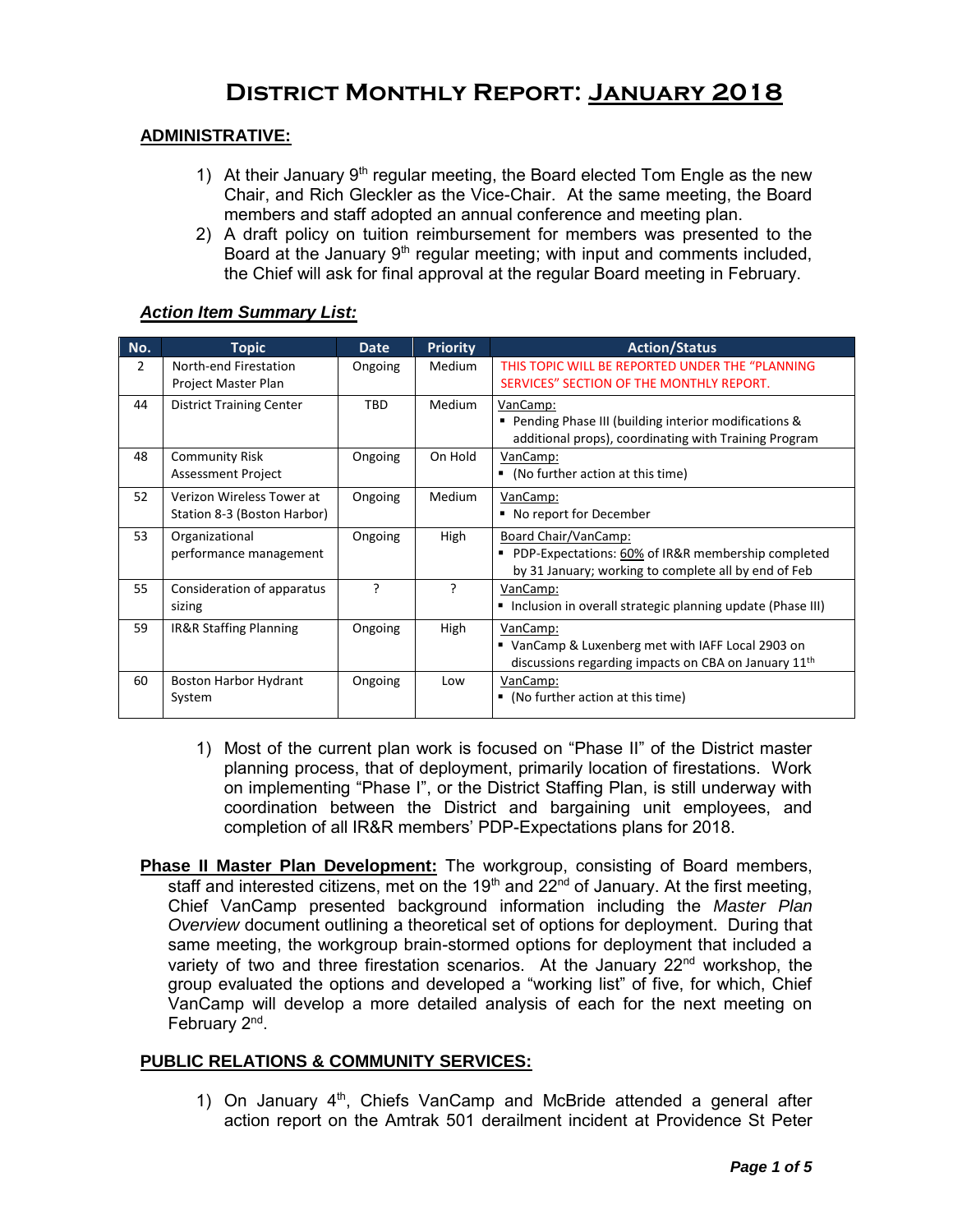Hospital hosted by Thurston County Medic One. In addition, Chief VanCamp attended another after action by Lacey Fire District 3 on January 19<sup>th</sup>.

2) Commissioner Gleckler and Chief VanCamp attended the Washington Fire Commissioners and Washington Fire Chiefs jointly sponsored Legislative Day on January  $25<sup>th</sup>$  at the Legislative Building. The Commissioner of Lands Hillary Franz provided a "keynote" briefing, along with representatives of each of the state fire service constituent groups.

**EMERGENCY RESPONSE:** Total of 73 calls to date; 89 for 2008-17 average (composite for pre-merger FD7 and FD8); *(see attached Monthly Call Summary Report* **Appendix 1***):* 

1) Type of responses for the month of January:

|                | <b>Fire</b> | <b>ALS</b> | <b>BLS</b> | <b>Pub Svc</b> | False | Total |
|----------------|-------------|------------|------------|----------------|-------|-------|
| 2018 In FD8    |             | 18         | 39         |                |       | 65    |
| 2018 Total     |             | 20         | 44         |                |       | 73    |
| 2017 (Total)   |             | 81         | (Tot EMS)  |                |       | 91    |
| Average NOTE 1 |             | 65         | (Tot EMS)  | 15             |       | 89    |

2) Average number of responders-per-incident for January:

|            | Total | <b>Daytime</b> | <b>Night</b> | Weekend |
|------------|-------|----------------|--------------|---------|
| 2018       | 3.9   | 3.1            | 4.9          | 4.8     |
| 2017       | 4.0   | 3.7            | 4.1          | 4.4     |
| FD7 NOTE 2 | 4.1   | 3.5            | 4.5          | 4.7     |
| FD8 NOTE 3 | 4.2   | 3.3            | 4.9          | 4.9     |

3) Performance measures to *Target Levels of Service*\* for the month/year:

| <b>Response</b> |       | <b>EMS</b> |     |       | <b>Fire</b> |      |
|-----------------|-------|------------|-----|-------|-------------|------|
| Zone            | Total | Meet       | Pct | Total | Meet        | Pct  |
| Station 8-1     | 19    | 15         | 79% |       |             | 100% |
| Station 8-2/8-6 | 14    |            | 21% |       |             | 100% |
| 5Station 8-3    | 20    | 1 ว        | 60% |       |             | 0%   |

| Average          |       | <b>EMS</b>  |     | <b>Fire</b> |             |                  |  |
|------------------|-------|-------------|-----|-------------|-------------|------------------|--|
|                  | Total | <b>Meet</b> | Pct | Total       | <b>Meet</b> | Pct <sup>-</sup> |  |
| Avg 2018 To Date | 53.0  | 30.0        | 57% | 2.0         | 2.0         | 100%             |  |
| Avg 2017         | 56.8  | 34.3        | 60% | 2.8         | 2.6         | 92%              |  |
| Avg 08-17 NOTE 4 | 50.8  | 32.8        | 65% | 3.7         | 2.5         | 69%              |  |

*\*KEY: EMS targets: minimum 2 responders on scene within 8 minutes Fire targets: minimum 4 responders on scene within 10 minutes Does not include false alarms, service calls, mutual aid outside District* 

*NOTE 1: Combination of pre-merger FD7 and FD8, for January 2008-2017 (average)* 

*NOTE 2: Average for pre-merger FD7, for January 2008-2017* 

*NOTE 3: Average for pre-merger FD8, for January 2008-2017* 

*NOTE 4: Combination of pre-merger FD7 and FD8, average for 2008-2017*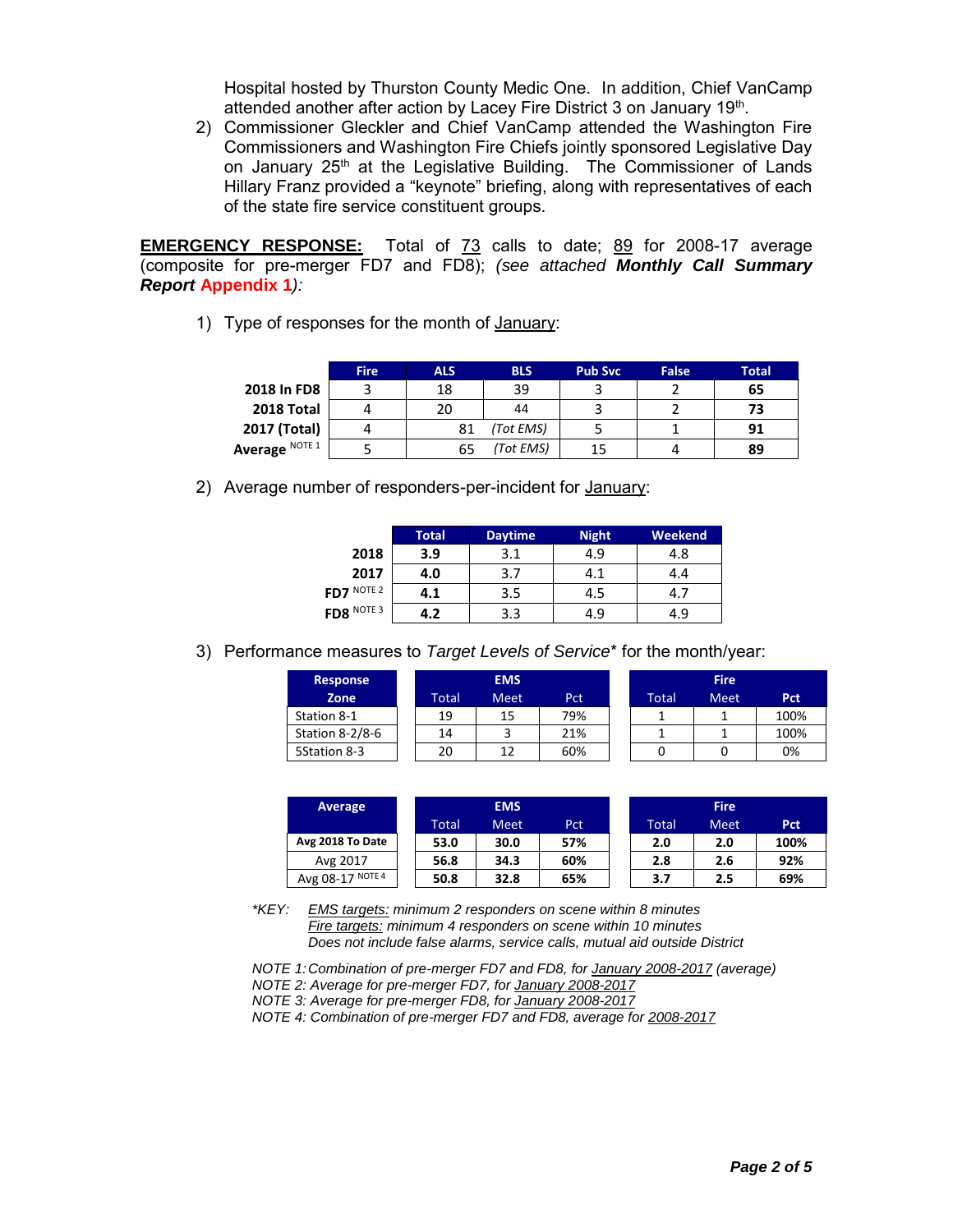|                 |             |            |             |       | 4) Delayed responses for the month of January: |                                                 |                |
|-----------------|-------------|------------|-------------|-------|------------------------------------------------|-------------------------------------------------|----------------|
| FD <sub>8</sub> | <b>Date</b> | <b>Sta</b> | <b>Time</b> | R/T   | <b>Incident Type</b>                           | <b>Comments</b>                                 | <b>Shift</b>   |
| 001             | 1 Jan 18    | 82A        | 01:46       | 12.28 | <b>BLS Assist L/E</b>                          | Travel time from Sta 8-1; coord with L/E, stage | $\overline{7}$ |
| 003             | 1 Jan 18    | 82A        | 06:34       | 10.19 | <b>BLS Trauma</b>                              | Travel time from Sta 8-1                        | Day            |
| 007             | 3 Jan 18    | 86B        | 06:28       | 19.39 | <b>BLS CVA</b>                                 | Dispatch did not record arrival (by radio)      | Day            |
| 008             | 3 Jan 18    | 82A        | 08:19       | 29.89 | <b>BLS Fall</b>                                | Dispatch did not record arrival (by radio)      | Day            |
| 015             | 5 Jan 18    | 85A        | 16:41       | 10.09 | <b>BLSY Sick Person</b>                        | Travel time from Sta 8-3                        | Day            |
| 022             | 8 Jan 18    | 81F        | 08:56       | 11.19 | <b>IBLS Abdominal Pain</b>                     | Access problems @ location (addressing)         | Day            |
| 037             | 14 Jan 18   | 85A        | 09:26       | 10.42 | <b>ALS Chest Pain</b>                          | Travel time from Sta 8-3                        | $\mathbf{R}$   |
| 043             | 17 Jan 18   | 84A        | 11:46       | 12.08 | <b>BLS Poisoning</b>                           | Travel time from Sta 8-1                        | Day            |
| 044             | 18 Jan 18   | 84A        | 12:57       | 10.26 | <b>ALS Overdose</b>                            | Coordination with L/E, staging                  | Day            |
| 047             | 19 Jan 18   | 81F        | 11:51       | 9.01  | <b>BLS DoA</b>                                 | Access problems @ location (addressing)         | Day            |
| 049             | 20 Jan 18   | 81E        | 01:16       | 12.53 | <b>BLS Mental</b>                              | Travel time from Sta 8-1; coord with L/E, stage | 8              |
| 051             | 20 Jan 18   | 84A        | 15:58       | 16.30 | <b>BLS Assist L/E</b>                          | Travel time from Sta 8-3; coord with L/E, stage | 9              |
| 052             | 20 Jan 18   | 86A        | 16:55       | 11.11 | ALS Assist L/E                                 | Travel time from Sta 8-1; coord with L/E, stage | 9              |
| 055             | 22 Jan 18   | 82A        | 14:01       | 10.27 | <b>ALS Seizure</b>                             | Travel time from Sta 8-1                        | Day            |
| 062             | 25 Jan 18   | 86B        | 08:00       | 12.44 | <b>BLSY Patient Assist</b>                     | Travel time from Sta 8-1                        | Day            |
| 063             | 25 Jan 18   | 86A        | 11:34       | 8.56  | <b>BLS Back Pain</b>                           | Travel time from Sta 8-1                        | Day            |
| 067             | 27 Jan 18   | 82A        | 04:29       | 12.01 | <b>BLS Unk Med Prob</b>                        | Travel time from Sta 8-1                        | 6              |
| 068             | 27 Jan 18   | 82B        | 08:23       | 16.40 | <b>BLS Trauma</b>                              | Travel time from Sta 8-1                        | $\overline{7}$ |
| 071             | 28 Jan 18   | 85A        | 13:29       |       | 10.55 ALS Seizure                              | Travel time from Sta 8-3                        | 8              |
| 072             | 29 Jan 18   | 83C        | 03:44       | 10.40 | <b>BLS Fall</b>                                | Travel time from Sta 8-3                        | 8              |
| 073             | 29 Jan 18   | 81F        | 04:21       | 11.22 | <b>BLS Weakness</b>                            | Access problems @ location (addressing)         | 8              |
|                 |             |            |             |       |                                                |                                                 |                |

#### 4) Delayed responses for the month of January:

#### **IR&R STAFFING LEVELS:** Staffing levels for January:

|           | <b>Staffing Targets by Position:</b><br><b>Battalion Chief:</b><br>Engine/EMS Company:<br><b>Station Staffed:</b><br><b>Battalion Chief:</b><br>Company Officer:<br>Night &<br>Engine Company:<br>Weekends<br><b>EMS Company:</b><br><b>Station Staffed:</b> |      | <b>Station 8-3</b> | <b>Note</b> |
|-----------|--------------------------------------------------------------------------------------------------------------------------------------------------------------------------------------------------------------------------------------------------------------|------|--------------------|-------------|
| Day-shift |                                                                                                                                                                                                                                                              | 74%  | A                  |             |
|           |                                                                                                                                                                                                                                                              | 100% | 96%                | B           |
|           |                                                                                                                                                                                                                                                              | 100% | 96%                |             |
|           |                                                                                                                                                                                                                                                              | 82%  |                    |             |
|           |                                                                                                                                                                                                                                                              | 95%  | 23%                | B           |
|           |                                                                                                                                                                                                                                                              | 100% | 59%                | B,C         |
|           |                                                                                                                                                                                                                                                              | 100% | 79%                | D           |
|           |                                                                                                                                                                                                                                                              | 100% | 79%                | D           |
| Month:    | <b>Station Staffed:</b>                                                                                                                                                                                                                                      | 100% | 85%                |             |

#### **Notes:**

- A) Includes weekday holidays when BC not staffed;
- B) Includes BC assigned as Company Officer if needed;
- C) May be cross-trained/certified staff (e.g. Firefighter-EMT); and
- D) Includes minimum target staffing of Aid Unit 83 at Station 8-3.

**Volunteer Staffing:** status for the month of December: see **Appendix 2**.

#### **PERSONNEL MANAGEMENT, SAFETY& TRAINING:**

- 1) Drills for the Month:
	- **Quarterly focus:** 
		- o Ladders
		- o Search & Rescue
		- Quarterly skills maintenance:
			- o EVIP Modules
			- o CPR-AED quarterly review
			- o Standard evolution
			- o SCBA-donning quarterly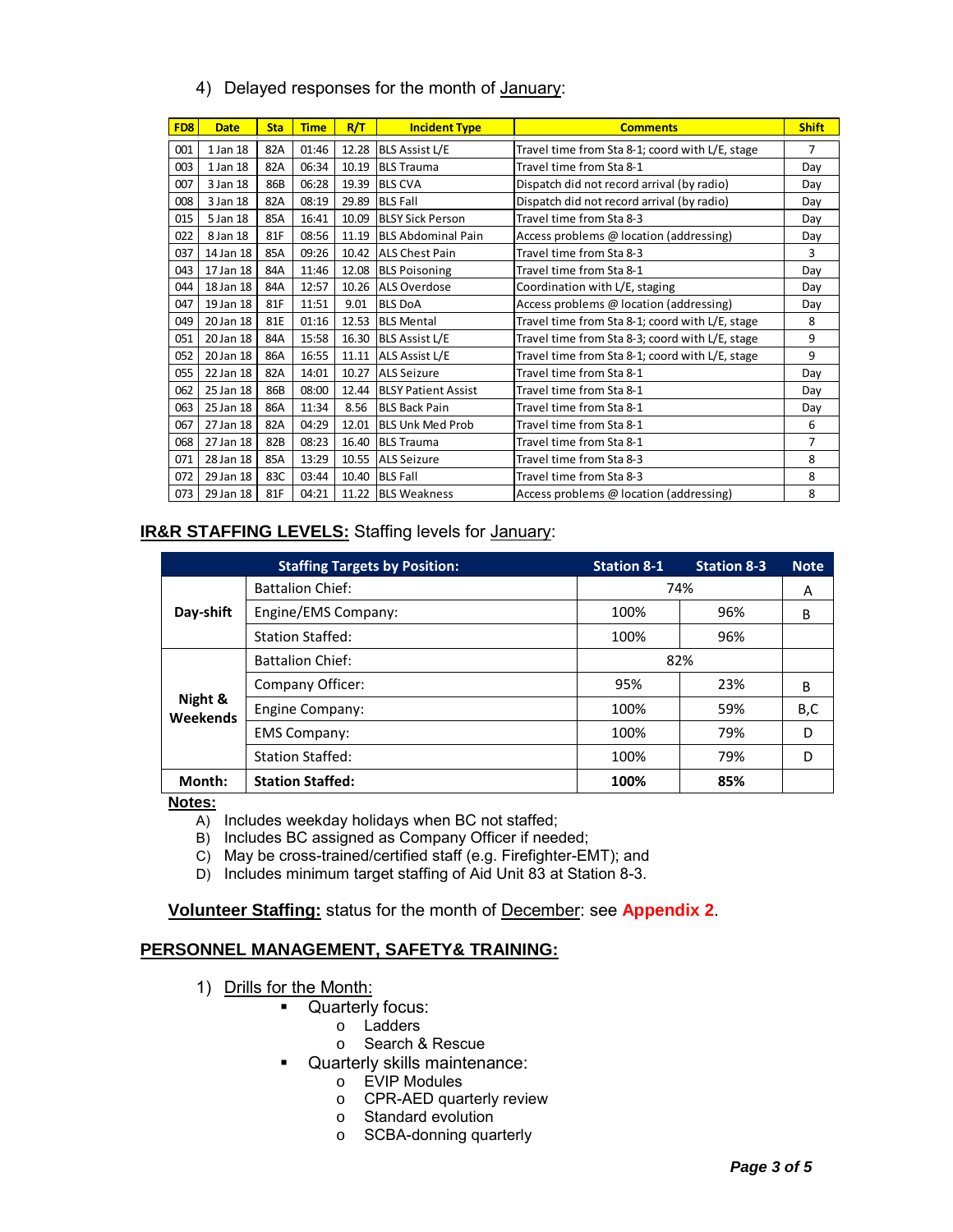- o Two-hour drive time (Driver/Operators)
- **Leadership:** 
	- o Management 101: Leading & Communicating
	- Medic-One OTEP:
		- o Acute Cardiac Syndrome
		- o De-escalation
		- o Endocrine Emergencies
		- o Lifting & Moving
		- o Sepsis
		- o Vulnerable Adults
		- o Infectious Disease Control

#### **PERSONNEL MANAGEMENT, RELATIONS:**

- 1) EMSO Clemens has established this year's EMS training plan in coordination with Chief LeMay and Thurston County Medic One (see topics above); a revised scheduling process will be used in 2018 in an attempt to complete the annual OTEP cycle earlier in the year.
- 2) New recruit testing was conducted on January  $10<sup>th</sup>$  and  $13<sup>th</sup>$  at Station 8-1.
- 3) **Recruit orientation** was conducted on January 18th under the direction of Chief LeMay. Seventeen new recruits were processed: JO Baker, Bladden Bushaw, Christopher Clem, Amber Conklin, Andrew Duppenthaler, Ryan Fakkema, Christopher Fenton, Jagger Follett, Kyle Iverson, Samantha Kolvick, Max Konrad, Leroy Lara, Adam Maurer, Kristine Rose, Zakery Robinson, James Sachet and Michael Thomas. In addition, seven current members were readied for Recruit Academy or EMT: Michaela Bahr, Anthony Clinton, Auriel Sellness, Chris Stewart, Tom Williams and Joshua Zvirzdys. *Thanks to you all for your desire to serve and good luck in your training!*

The process has been well developed over the past few years, and includes:

- Safety program training by Lieutenant Osborne,
- SBFFA, EAP and support services briefing by Chaplain Clemens,
- Assignments of mentors by Chief Robinette,
- Member benefits briefing and application process by Secretary Stumpf,
- Briefings on academies, fire or EMS, depending on their plan, then
- Picture-taking, mask fit-testing, activation of page address, academy registration, enrollment in Emergency Reporting & Target Solutions programs and final "paperwork".
- 4) District labor counsel Dave Luxenberg and Chief VanCamp met with IAFF Local 2903 President Chris Ross and Chief McBride on January 26<sup>th</sup> on negotiations related to the impacts resulting from District Staffing Plan implementation.

#### **EQUIPMENT & FACILITIES:**

- 1) Apparatus & Equipment:
	- a. During the month, preparations were made for sizing of IR&R staff for new structural firefighting coats and pants; these will replace obsolete gear and bump serviceable gear to training and recruit member use.
	- b. Engine 84 has been put in service in place of Engine 82 at Station 81 due to mechanical issues. Engine 81 is expected to be out of service for another month or so.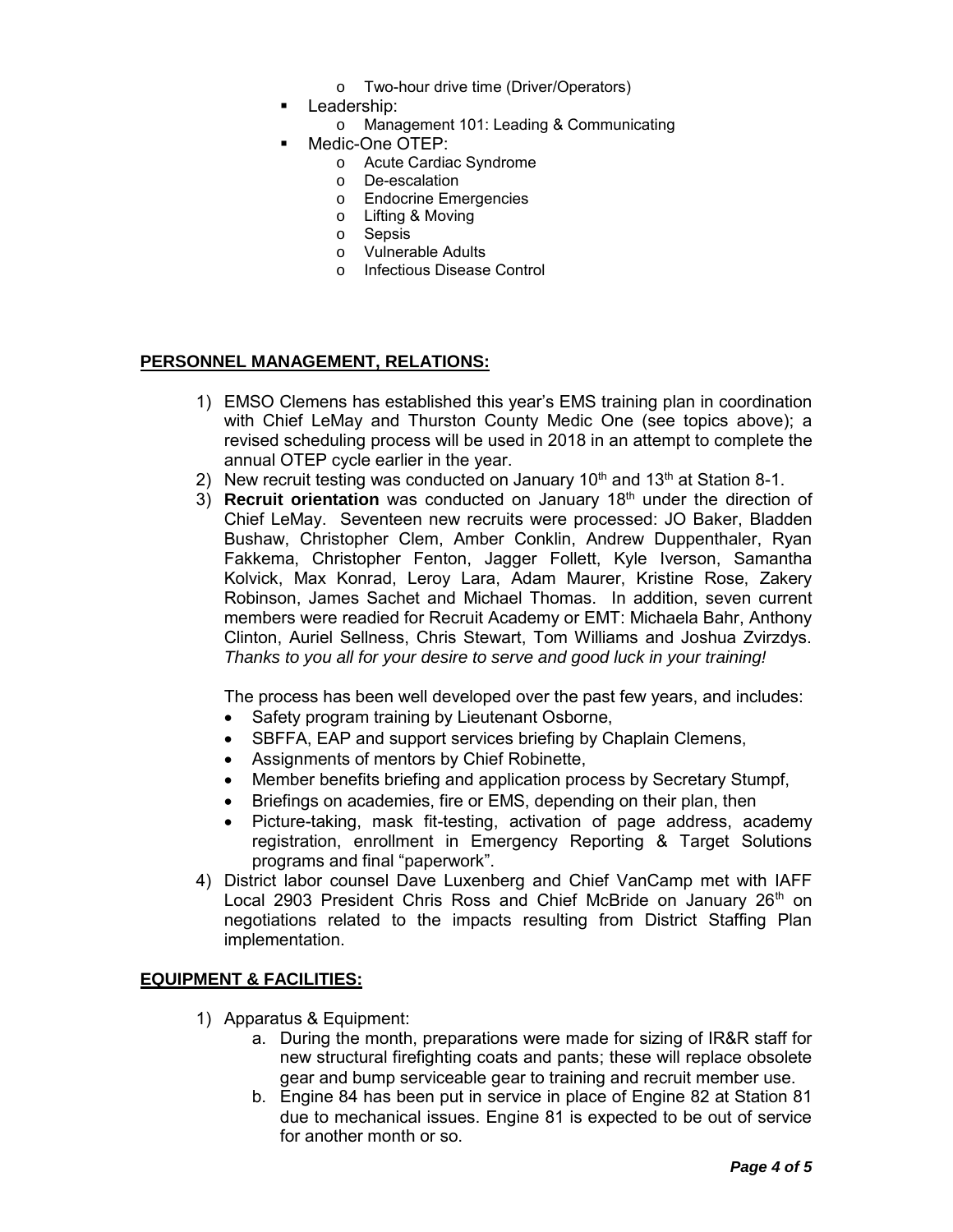- c. Both utility vehicles (pick-up and SUV) have been placed at Station 8- 1 for the time being.
- 2) Facilities:
	- a. There were no replies to requests for qualifications for the design of modifications and repairs to the water supply component for the fire protection system at Station 8-3. The District will enter into a contract with original designer Hatton-Godat-Pantier of Olympia.

#### **FINANCIAL:** *(see also Budget Reports provided by the District Secretary)*

| <b>Cash</b><br><b>Balance</b> | <b>Fund 6680</b><br><b>Operations</b> | <b>Note</b> | <b>Fund 6681</b><br><b>CR&amp;R</b> | <b>Note</b> | <b>Fund 6683</b><br><b>Reserve</b> | <b>Note</b> | <b>Fund 6685</b><br><b>Cap Fac Proj</b> | <b>Note</b> |
|-------------------------------|---------------------------------------|-------------|-------------------------------------|-------------|------------------------------------|-------------|-----------------------------------------|-------------|
| Beg.                          | \$1,164,737                           |             | \$1,559,119                         |             | \$1,233,004                        |             | \$1,155,761                             |             |
| 1 Jan 18                      |                                       |             |                                     |             |                                    |             |                                         |             |
| Current                       | \$934.781                             | 1,3         | \$1,556,736                         | 1,3         | \$1,234,170                        | 1,3         | \$1,156,961                             | 1,3         |
| <b>Balance</b>                |                                       |             |                                     |             |                                    |             |                                         |             |
| <b>Est End</b>                | \$1,029,070                           | 2,3,4       | \$1,450,000                         | 2,3,4       | \$1,250,000                        | 2,3         | \$1,180,000                             | 2,3         |
| <b>Balance</b>                |                                       |             |                                     |             |                                    |             |                                         |             |

*Notes:*

1: As of <u>1 February 2018</u>.

- 2: Estimates based upon preliminary tax revenue calculations & fully accounted expensed for remaining budget year.
- 3: Interest rates for current period:
	- LGIP Pool: 1.35 %
	- TCIP Pool:  $\overline{1.21\%}$ .
- 4: Includes transfer of \$279,510 from Fund 6680 to Fund 6681 (November 2018).

**Operating Cash Flow:** projected for the year: see **Appendix 3**.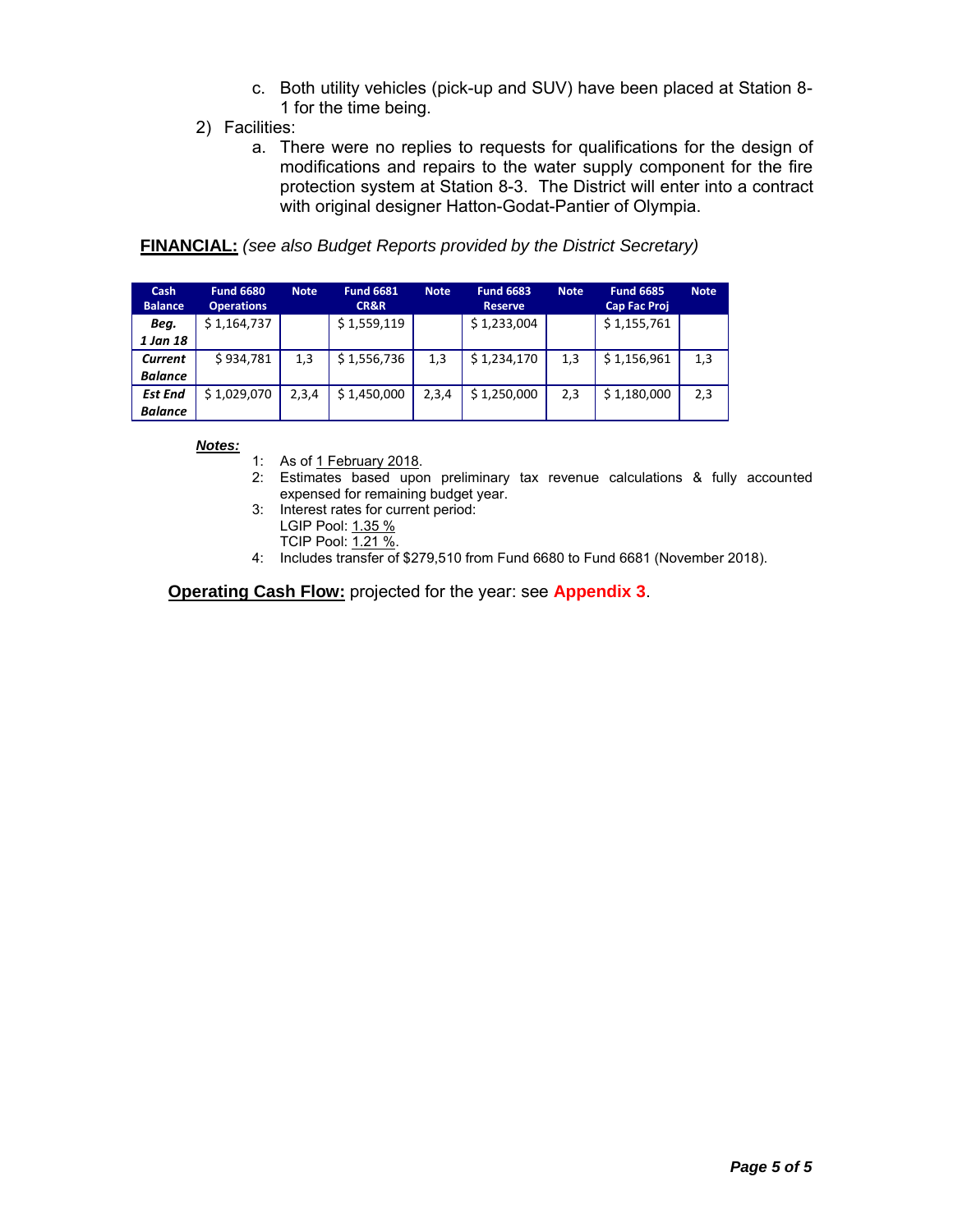## **Appendix 1- Monthly Response Record**

|                  | <b>Number</b> | <b>Date</b>           | <b>Sta</b>  | Grid       | <b>Location</b>                             | <b>Alarm Resp</b> |             | <b>Type</b>               | <b>Resp</b>              | <b>Shift</b>   |
|------------------|---------------|-----------------------|-------------|------------|---------------------------------------------|-------------------|-------------|---------------------------|--------------------------|----------------|
|                  | $FDS$ Med-1   |                       | <b>Zone</b> |            |                                             | <b>Time</b>       | <b>Time</b> |                           |                          | #              |
| 001              | 0008          | 1 Jan 18              | 82A         | E19        | 5736 67th Ave NE                            | 01:46             |             | 12.28 BLS Assist L/E      | $\overline{7}$           | 7              |
| 002              | 0009          | 1 Jan 18              | 81B         | F17        | 6007 Lemon Rd NE                            | 02:12             | N/A         | <b>BLSY Assist L/E</b>    | $\overline{2}$           | $\overline{7}$ |
| 003              | 0019          | 1 Jan 18              | 82A         |            | E19 5810 67th Ave NE                        | 06:34             |             | 10.19 BLS Trauma          | $\overline{2}$           |                |
| 004              | 0157          | 2 Jan 18              | 81E         |            | H <sub>20</sub> Eagle @ Hawks Prairie Rd NE | 15:48             |             | 4.22 BLS Seizure          | $\overline{2}$           |                |
| 005              | 0188          | 2 Jan 18              | 85A         |            | E17 7048 Libby Rd NE                        | 21:15             |             | 5.14 BLS Respiratory Prob | 6                        | 9              |
| 006              |               | 3 Jan 18              | 81E         |            | H <sub>20</sub> 3604 Eagle Dr NE            | 01:06             |             | 8.04 Electrical Fire      | 6                        | 9              |
| 007              | 0210          | 3 Jan 18              | 86B         |            | G20 5440 St Charles Lp NE                   | 06:28             |             | 19.39 BLS CVA             | $\overline{3}$           |                |
| 008              | 0222          | 3 Jan 18              | 82A         |            | D <sub>19</sub> 8501 Baird Rd NE            | 08:19             |             | 29.89 BLS Fall            | 3                        |                |
| 009              | 0235          | 3 Jan 18              | 307         | K17        | 503 Devoe St NE #B                          | 12:16             | 7.02        | <b>ALS</b> Cardiac Prob   | 3                        |                |
| 010              | 0258          | 3 Jan 18              | 85A         |            | C <sub>18</sub> 3526 Lovejoy Ct NE          | 15:26             | 7.09        | <b>ALS</b> Cardiac Prob   | $\overline{2}$           |                |
| 011              | 0262          | 3 Jan 18              | 83A         |            | G15 4806 Cushman Rd NE #130                 | 15:52             | 7.10        | <b>ALS Unk Med Prob</b>   | $\overline{4}$           |                |
| 012              | 0372          | 4 Jan 18              | 83A         |            | H <sub>15</sub> 722 36th Ave NE             | 17:23             | 5.49        | ALS SoB                   | $\overline{2}$           |                |
| 013              | 0373          | 4 Jan 18              | 82A         |            | F19 4711 61st Ave NE                        | 17:24             | 5.24        | <b>ALS Cardiac Prob</b>   | $\overline{4}$           |                |
| 014              | 0398          | 4 Jan 18              | 81A         | I17        | 3031 36th Ave NE                            | 21:22             | 4.20        | <b>ALS Breathing Prob</b> | $\overline{\mathcal{L}}$ | $\overline{2}$ |
| 015              | 0464          | 5 Jan 18              | 85A         | C17        | 3216 Fishtrap Lp NE                         | 16:41             |             | 10.09 BLSY Sick Person    | $\overline{2}$           |                |
| 016              | 0501          | 6 Jan 18              | 83A         |            | H <sub>16</sub> 2425 46th Ave NE            | 00:39             | 6.57        | <b>ALS Seizure</b>        | 3                        | 3              |
| 017              | 0506          | 6 Jan 18              | 307         | J17        | 3315 26th Ave NE                            | 03:15             | 5.54        | <b>BLS</b> Fall           | 6                        | 3              |
| 018              |               | 6 Jan 18              | 82A         | E19        | 4902 74th Ln NE                             | 18:49             | 7.49        | <b>Gas Leak</b>           | 9                        | $\overline{4}$ |
| $\overline{019}$ |               |                       |             |            | <b>Dispatcher Error</b>                     |                   |             |                           |                          |                |
| 020              | 0648          | 7 Jan 18              | <b>81F</b>  |            | H19 5921 Hawks Prairie Rd NE                | 15:04             | 5.27        | <b>BLS</b> Pain           | $\overline{2}$           | 5              |
| 021              | 0668          | 7 Jan 18              | 86B         |            | G20 7147 Deerfield Park Dr NE               | 22:01             | 7.44        | <b>BLS</b> Abdominal Pain | $\overline{2}$           | 5              |
| 022              | 0693          | 8 Jan 18              | <b>81F</b>  |            | G19 4922 Puget Rd NE                        | 08:56             |             | 11.19 BLS Abdominal Pain  | $\overline{2}$           |                |
| 023              |               | 8 Jan 18              | 86A         | F20        | 5911 Puget Beach Rd NE                      | 16:22             | 8.17        | <b>Structure Fire</b>     | $\tau$                   |                |
| 024              |               | 9 Jan 18              | 83A         | F16        | 1901 Tellkamp Rd NE                         | 12:16             | 1.55        | Service Call              | $\overline{2}$           |                |
| 025              | 0811          | 9 Jan 18              | 307         | J17        | 2010 Meixner St NE                          | 15:07             | 9.09        | <b>Gas Leak</b>           | 3                        |                |
| 026              | 0825          | $\overline{9}$ Jan 18 | 81D         | I17        | 2840 26th Ave NE #A                         | 16:40             | 4.28        | ALS Chest Pain            | $\overline{2}$           |                |
| 027              | 0897          | 10 Jan 18             | 83A         |            | H15 736 36th Ave NE                         | 13:10             |             | 4.55 BLS Nosebleed        | $\overline{2}$           |                |
| 028              | 0904          | 10 Jan 18             | 81A         |            | G17 4925 Shincke Rd NE                      | 13:57             |             | 4.16 BLS Respiratory Prob | $\overline{2}$           |                |
| 029              | 0917          | 10 Jan 18             | 83A         | H15        | 3845 Boston Harbor Rd NE                    | 15:23             | 3.50        | <b>ALS Unconcious</b>     | 6                        |                |
| 030              |               |                       |             |            | <b>Dispatcher Error</b>                     |                   |             |                           |                          |                |
| 031              | 1007          | 11 Jan 18             | 83A         |            | H15 3719 Gull Harbor Rd NE                  | 12:45             |             | 4.10 ALS Respiratory Prob | $6\,$                    |                |
| 032              | 1067          | 12 Jan 18             | 83A         |            | G15 4806 Cushman Rd NE #115                 | 07:20             |             | 5.06 BLSY Patient Assist  | 5                        |                |
| $\overline{033}$ | 1094          | 12 Jan 18             | 83A         |            | G15 4806 Cushman Rd NE #144                 | 13:53             |             | 8.10 ALS Fall             | $\sqrt{2}$               |                |
| 034              | 1145          | 13 Jan 18             | 83A         |            | H <sub>15</sub> 736 36th Ave NE             | 01:45             |             | 7.34 BLS Fall             | $\overline{4}$           | $\mathbf{1}$   |
| 035              | 1230          | 13 Jan 18             | 307         |            | K17 605-1/2 Devoe St NE                     | 21:02             |             | 6.19 ALS Chest Pain       | 4                        | 2              |
| 036              | 1251          | 14 Jan 18             | <b>81F</b>  |            | G19 5528 Johnson Point Rd NE                | 02:27             |             | $N/A$ BLS Assist L/E      | 5                        |                |
| 037              | 1268          | 14 Jan 18             | 85A         |            | C17 8600 Greenfield Ct NE                   | 09:26             |             | 10.42 ALS Chest Pain      | $\tau$                   | 3              |
| 038              |               | 15 Jan 18             | 82A         |            | D19 7850 Kerbaugh Rd NE                     | 23:59             |             | 10.50 Smoke Investigation | $\overline{2}$           | 3              |
| 039              | 1328          | 15 Jan 18             | 307         | J17        | 2906 Lindell Rd NE                          | 09:23             | N/A         | <b>BLS</b> Syncope        | $\mathfrak{Z}$           |                |
| 040              | 1367          | 15 Jan 18             | 84A         |            | E15 524 72nd Ave NE                         | 17:34             | 6.06        | <b>BLSY</b> Fall          | $\overline{2}$           |                |
| 041              | 1452          | 16 Jan 18             | 81A         |            | $H17$ 4209 Shincke Rd NE                    | 16:29             |             | 2.52 ALS Cardiac Prob     | $\boldsymbol{2}$         |                |
| 042              | 1508          | 17 Jan 18             | 81D         | I17        | 2610 South Bay Rd NE                        | 10:39             |             | 3.46 BLS Abdominal Pain   | $\overline{4}$           |                |
| 043              | 1513          | 17 Jan 18             | 84A         |            | E15 439 72nd Wy NE                          | 11:46             |             | 12.08 BLS Poisoning       | $\mathfrak{Z}$           |                |
| 044              | 1610          | 18 Jan 18             | 84A         |            | E15 545 72nd Ln NE                          | 12:57             |             | 10.26 ALS Overdose        | 3                        |                |
| 045              | 1618          | 18 Jan 18             | 81A         |            | G17 46th @ Shincke Rd NE                    | 13:56             |             | 3.09 BLS MVA              | 5                        |                |
| 046              | 1664          | 19 Jan 18             | 86B         |            | G20 7240 Highlands Dr NE                    | 07:52             |             | 5.38 BLS Fall             | 3                        |                |
| 047              | 1676          | 19 Jan 18             | <b>81F</b>  |            | G19 4922 Puget Rd NE #4-4                   | 11:51             | 9.01        | <b>BLS DoA</b>            | 3                        |                |
| 048              | 1725          | 19 Jan 18             | 81J         | J16        | 26th @ Friendly Grove Rd NE                 | 20:52             |             | 3.45 BLS MVA              | 9                        | 8              |
| 049              | 1749          | 20 Jan 18             | 81E         | <b>I20</b> | 3420 Eagle Dr NE #A                         | 01:16             |             | 12.53 BLS Mental          | $\overline{4}$           | 8              |
| 050              | 3483          | 20 Jan 18             | 81H         |            | I18 2726 Sleater Kinney Rd NE               | 14:26             |             | 4.48 BLS MVA              | 6                        | 9              |
| 051              | 1799          | 20 Jan 18             | 84A         |            | E15 545 72nd Ln NE                          | 15:58             |             | 16.30 BLS Assist L/E      | 6                        | 9              |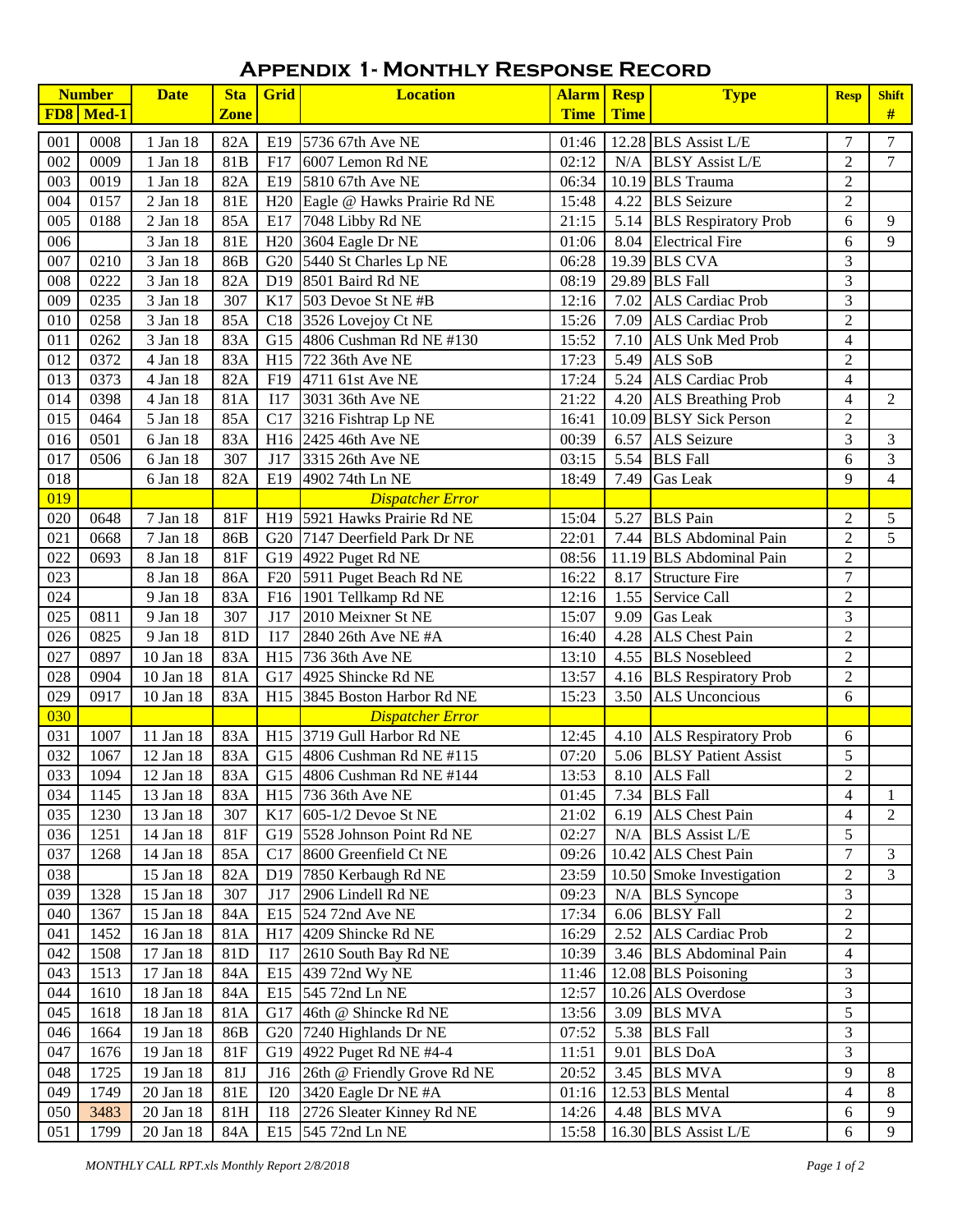## **Appendix 1- Monthly Response Record**

|            | <b>Number</b> | <b>Date</b> | <b>Sta</b>  | Grid            | <b>Location</b>                     | <b>Alarm</b> | <b>Resp</b> | <b>Type</b>                    | <b>Resp</b>    | <b>Shift</b> |
|------------|---------------|-------------|-------------|-----------------|-------------------------------------|--------------|-------------|--------------------------------|----------------|--------------|
| <b>FD8</b> | Med-1         |             | <b>Zone</b> |                 |                                     | <b>Time</b>  | <b>Time</b> |                                |                | #            |
| 052        | 1802          | 20 Jan 18   | 86A         | F20             | 7130 Sandy Point Rd NE              | 16:55        | 11.11       | ALS Assist L/E                 | 6              | 9            |
| 053        | 3484          | 21 Jan 18   | 307         |                 | K <sub>16</sub> 900 Wilson St NE    | 14:41        | 7.21        | <b>BLS Unk Med Prob</b>        | 4              |              |
| 054        | 1960          | 22 Jan 18   | 82A         | E18             | $14516$ 68th Ave NE                 | 11:54        | 8.15        | <b>BLS</b> Fall                | $\overline{2}$ |              |
| 055        | 1971          | 22 Jan 18   | 82A         | D20             | 6131 85th Ave NE                    | 14:01        | 10.27       | <b>ALS</b> Seizure             | $\overline{2}$ |              |
| 056        | 1976          | 22 Jan 18   | 83A         | <b>I15</b>      | 35th @ Boston Harbor Rd NE          | 14:42        | 5.38        | <b>BLS MVA</b>                 | $\overline{4}$ |              |
| 057        |               | 22 Jan 18   | 83A         | H16             | 1224 36th Ave NE                    | 18:24        | 4.40        | Fire Alarm Activation          | 5              | 2            |
| 058        | 2090          | 23 Jan 18   | <b>81F</b>  | H <sub>19</sub> | Johnson Point @ Hawks Prairie Rd NE | 18:45        | N/A         | <b>BLS MVA</b>                 | 8              | 3            |
| 059        | 2156          | 24 Jan 18   | 81C         | I16             | 2112 Tom Evans Rd NE                | 17:08        | 4.33        | <b>BLS</b> High Blood Pressure | $\overline{2}$ |              |
| 060        | 2165          | 24 Jan 18   | 82A         | F19             | 6348 Johnson Point Rd NE            | 18:48        | 6.59        | <b>ALS Breathing Prob</b>      | 5              | 4            |
| 061        |               | 25 Jan 18   | 81A         | <b>I17</b>      | 3432 South Bay Rd NE                | 04:45        | 4.34        | Fire Alarm Activation          | $\overline{4}$ | 4            |
| 062        | 2205          | 25 Jan 18   | 86B         | H <sub>20</sub> | 6808 Prairie Ridge Dr NE            | 08:00        |             | 12.44 BLSY Patient Assist      | 3              |              |
| 063        | 2214          | 25 Jan 18   | 86A         | E20             | 6640 Puget Beach Rd NE              | 11:34        |             | 8.56 BLS Back Pain             | 3              |              |
| 064        | 2232          | 25 Jan 18   | 81A         | I17             | 3003 South Bay Rd NE                | 14:38        | 3.04        | <b>BLSY</b> Patient Assist     | $\overline{c}$ |              |
| 065        | 2251          | 25 Jan 18   | 81E         | H <sub>20</sub> | 3604 Eagle Dr NE                    | 20:07        | 6.45        | <b>BLS</b> Breathing Prob      | 4              | 5            |
| 066        | 3485          | 25 Jan 18   | 307         | J17             | 3112 Lindell Rd NE                  | 21:47        | 7.48        | <b>BLS</b> Breathing Prob      | 4              | 5            |
| 067        | 2386          | 27 Jan 18   | 82A         | D <sub>19</sub> | 7730 Johnson Point Rd NE            | 04:29        | 12.01       | <b>BLS Unk Med Prob</b>        | 4              | 6            |
| 068        | 2399          | 27 Jan 18   | 82B         | D <sub>20</sub> | 7508 Andrews Beach Rd NE            | 08:23        |             | 16.40 BLS Trauma               | 5              | 7            |
| 069        |               | 27 Jan 18   | 81J         | <b>I15</b>      | Gull Harbor @ Ames Rd NE            | 11:58        | N/A         | <b>Wires Down</b>              | 6              | 7            |
| 070        | 2499          | 28 Jan 18   | 307         | K17             | 2828 8th Ave NE                     | 10:50        | N/A         | <b>BLS</b> Illness             | 4              | 8            |
| 071        | 2508          | 28 Jan 18   | 85A         | C17             | 3540 Fishtrap Lp NE                 | 13:29        |             | 10.55 ALS Seizure              | $\overline{4}$ | 8            |
| 072        | 2581          | 29 Jan 18   | 83C         | F17             | 6124 Libby Rd NE                    | 03:44        |             | 10.40 BLS Fall                 | 4              | 8            |
| 073        | 2583          | 29 Jan 18   | <b>81F</b>  | G19             | 4922 Puget Rd NE #50-2              | 04:21        |             | 11.22 BLS Weakness             | 4              | 8            |
| 074        | 2700          | 30 Jan 18   | 81H         | <b>I18</b>      | 4515 Pleasant Glade Rd NE           | 11:40        | 7.14        | <b>BLS</b> Fall                | 3              |              |
| 075        | 2791          | 31 Jan 18   | 81A         | I17             | 3003 South Bay Rd NE                | 10:13        |             | 2.59 ALS Seizure               | 5              |              |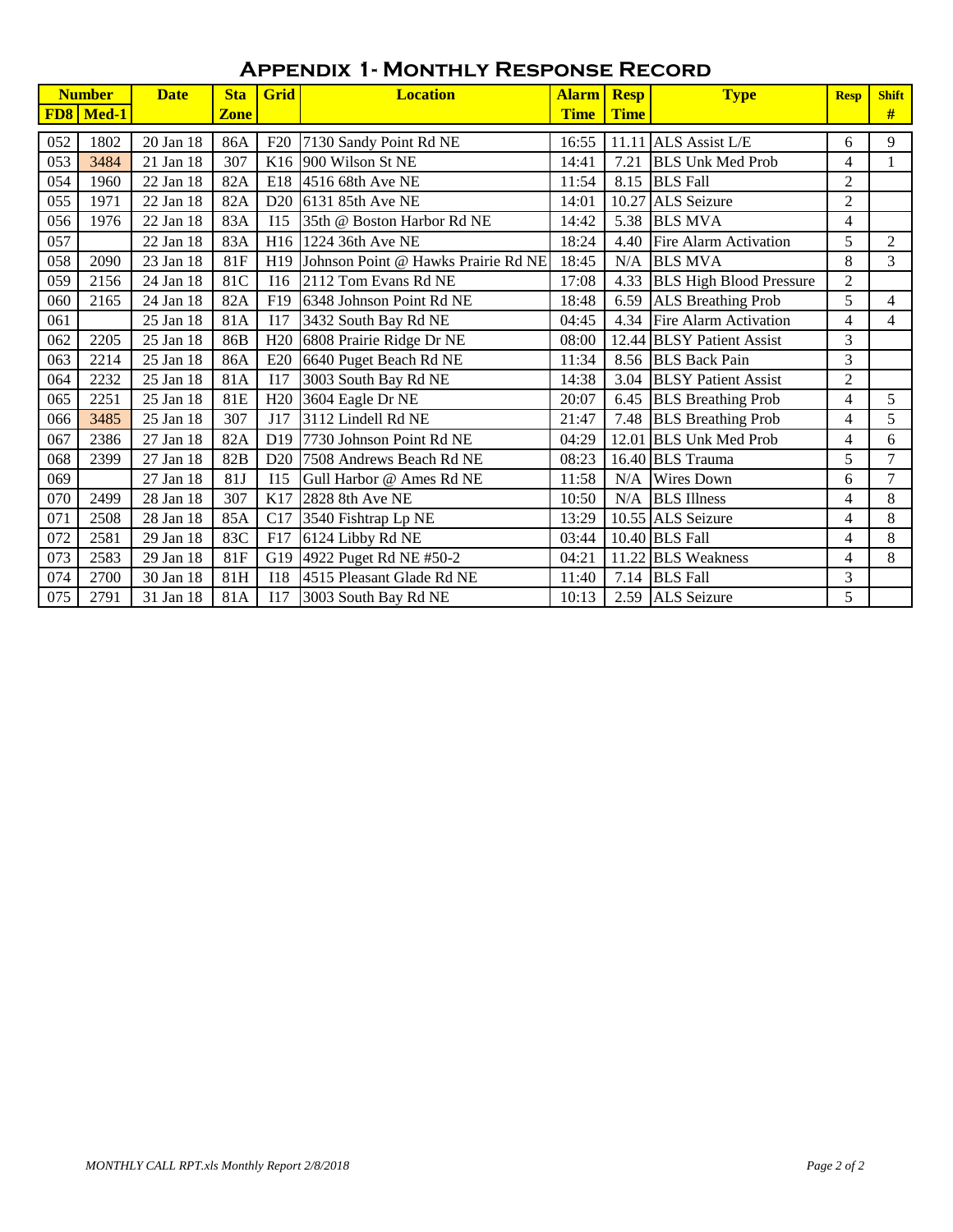### **Monthly Report Appendix 2: Volunteer Staffing Roster**

| <b>NAME</b>              | <b>RANK</b>         | <b>Shift</b>   | <b>NAME</b>         | <b>RANK</b>  | <b>Shift</b>     | <b>NAME</b>          | <b>RANK</b>                  | <b>Shift</b>   |
|--------------------------|---------------------|----------------|---------------------|--------------|------------------|----------------------|------------------------------|----------------|
| Alvis, Joseph            | <b>EMT</b>          | 6              | Harn, Jakob         | FF           | 5                | Poole, James         | FF/AO                        | 7              |
| Armstrong, Walker        | FF/EMT              | OSP            | Harry, Raymond L    | Receptionist |                  | Prine, Don           | OSP                          | <b>OSP</b>     |
| Bahr, Michaela           | FF                  | 2              | Hayes, Dale         | FF/EMT/AO    | $\boldsymbol{9}$ | Rendon, Mike         | OSP                          | <b>OSP</b>     |
| Bain, Tyler              | FF/EMT              | 4              | Helfrich, Jefferson | FF/EMT       | $\overline{7}$   | Robinette, Les       | BC                           | 4&7            |
| Baker II, J.O.           | recruit             |                | Henson, Ronald C    | Receptionist |                  | Robinson, Zackery W  | recruit                      |                |
| Benson, Marikka          | <b>EMT</b>          | 3              | Henze, Dane         | FF/EMT/AO    | $\overline{7}$   | Rose, Kristina M     | recruit                      |                |
| Bigelow, Debra W         | Receptionist        |                | Hollander, Max      | Captain      | 5                | Selness, Auriel      | FF                           | 9              |
| Brink, Peggy             | Receptionist        |                | Iverson, Kyle T     | recruit      |                  | Sheller, Elliot      | <b>EMT</b>                   | $\overline{2}$ |
| <b>Bushaw, Bladden M</b> | recruit             |                | Johnston, Joann D   | Receptionist |                  | Sinclair, Sharon     | Receptionist                 |                |
| Carlton, Susan E         | Receptionist        |                | Jones, Galen        | FF           |                  | float Skorna, Zach   | FF/EMT/AO                    | $\mathbf{1}$   |
| Caron, Judy G            | Receptionist        |                | Kilpatrick, Doug    | AC           | 2&6              | Smith, Kelli         | <b>EMT</b>                   | $\mathbf{1}$   |
| Cary, Ashlie             | FF/EMT/AO           | 8              | Kolvick, Samantha   | recruit      |                  | Stenerson, Ian       | FF/AO                        | 3              |
| Cavill, Kelsey           | FF                  | $\overline{7}$ | Konrad, Maxwell A   | recruit      |                  | Stevick, Cassidy     | FF                           | $\overline{3}$ |
| Chiatovich, Kyle         | FF/EMT/AO           | 3 & 8          | Kramer, Gavin       | FF           | 8                | Stewart, Christopher | FF                           | 1&8            |
| Clem, Christopher E      | recruit             |                | Lacy, Ben           | FF/EMT       | $\overline{2}$   | Sullivan, Amber      | FF/EMT                       | 5              |
| Clemens, Jonathan        | Captain             | $\overline{2}$ | LaDue, Chris        | Captain      | 4&6              | Thoms, Michael L     | recruit                      |                |
| Clinton, Anthony         | FF                  | 8              | Lara JR, LeRoy C    | recruit      |                  | Toth, Terry          | FF                           | $\mathbf{1}$   |
| Cochran, Ann             | Receptionist        |                | Leyva, Jennifer     | FF/EMT       | $\overline{7}$   | VanKirk, Nick        | F                            | 3              |
| <b>Conklin, Amber S</b>  | recruit             |                | Liukkonen, David    | FF/AO        | 4&6              | Warfield, Tony       | <b>CAPTAIN</b>               | 4              |
| Curry, Marion            | FF/EMT*             | 8              | Longmire, Damian    | BC           | 5&8              | Williams, Tom        | FF                           | $\overline{2}$ |
| Darling, Kyle            | <b>FF</b>           | 7              | Maurer, Adam R      | recruit      |                  | Wilson, John         | FF                           | 3              |
| Dicke, Ben               | FF/AO               | 8              | McCann, Dustin      | FF/AO        | 4                | Youngs, John         | F                            | 3              |
| Dodge, David             | Lieutenant          | 3              | McGrath, John Paul  | FF           | 6                | Zopolis, James P     | Receptionist                 |                |
| Duppenthaler, Andrew D   | recruit             |                | McManus, Alex       | FF/AO        | 5                | Zvirzdys, Joshua     | $\mathsf{FF}% _{\mathsf{F}}$ | $\overline{2}$ |
| Estrada, Diana           | FF/EMT/AO           | 3&5            | Minge, Jonathan     | FF/EMT       | 4                | Beard, Justin M      |                              | <b>LOA</b>     |
| Fakkema, Ryan J          | recruit             |                | Montgomery, Marcia  | Assistant    |                  | Byers, David         |                              | <b>LOA</b>     |
| Fenton, Christopher W    | recruit             |                | Moye, Dylan         | $EMT^*$      | 4                | Jones, Galen         |                              | LOA            |
| Follett, Jagger L        | recruit             |                | Notarianni, Janet   | Assistant    |                  | Maker, Jarid         |                              | <b>LOA</b>     |
| Fox, Eli                 | EMT/FF              | 9              | Olson, Brian        | Lieutenant   | 5                | Meyers, Raymond      |                              | <b>LOA</b>     |
| Freese, Sarah            | $EMT^*$             | 2              | Osborn, Mara        | <b>EMT</b>   | 3                | O'Brien, Christopher |                              | LOA            |
| Frost, Shane             | $\mathsf{FF}% _{0}$ | 9              | Parnell, Evan       | FF/EMT/AO    | $\overline{2}$   | Pickett, Grey        |                              | LOA            |
| Gibler, Bryce            | $\overline{FF}$     | 5              | Parrish, Joseph     | FF           | 4&6              | Pollock, Cody J      |                              | <b>LOA</b>     |
| Gill, Patricia Ann       | Receptionist        |                | Perry, Andrew       | <b>EMT</b>   | 6&9              |                      |                              |                |
| Gormley, Robert          | Lieutenant          | 9              | Poole, James        | FF/AO        | $\overline{7}$   |                      |                              |                |